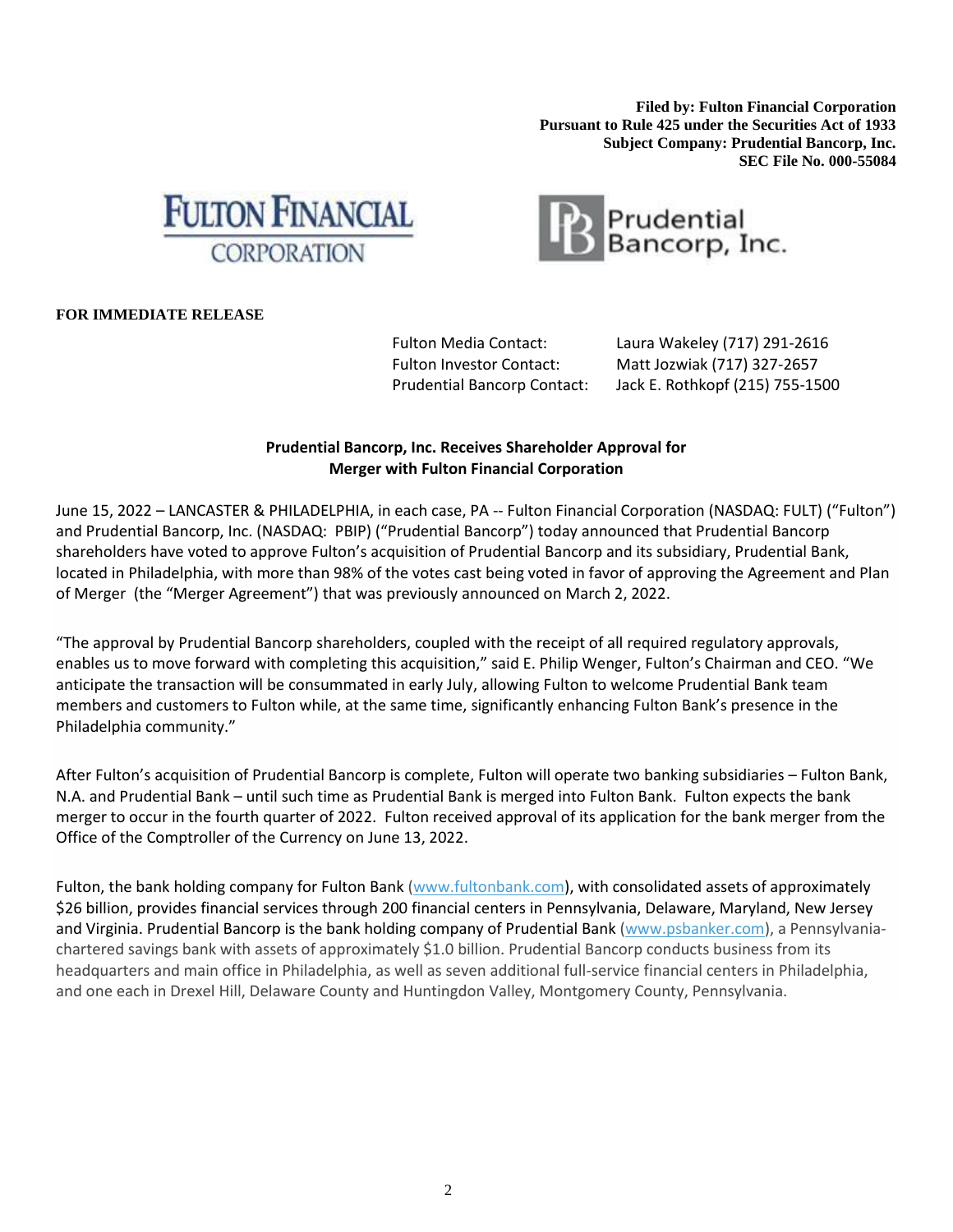## **Safe Harbor Statement**

This communication contains certain forward-looking information about Fulton, Prudential Bancorp, and the combined company after the close of the merger and the bank merger that is intended to be covered by the safe harbor for "forward-looking statements" provided by the Private Securities Litigation Reform Act of 1995. All statements other than statements of historical fact are forward-looking statements. Such statements involve inherent risks, uncertainties and contingencies, many of which are difficult to predict and are generally beyond the control of Fulton, Prudential Bancorp and the combined company. Readers are cautioned that a number of important factors could cause actual results to differ materially from those expressed in, or implied or projected by, such forward-looking statements.

Forward-looking statements can be identified by the use of words such as "may," "should," "will," "could," "estimates," "predicts," "potential," "continue," "anticipates," "believes," "plans," "expects," "future," "intends," "projects," the negative of these terms and other comparable terminology. These forward-looking statements include, but are not limited to, statements regarding the outlook and expectations of Fulton and Prudential Bancorp with respect to the merger, the strategic benefits and financial benefits of the merger, including the expected impact of the transaction on Fulton's future financial performance (including anticipated accretion to earnings per share and other metrics), and the timing of the closing of the transaction.

Forward-looking statements are neither historical facts, nor assurance of future performance. Instead, the statements are based on current beliefs, expectations and assumptions regarding the future of the businesses of Fulton and Prudential Bancorp, future plans and strategies, projections, anticipated events and trends, the economy and other future conditions. Because forward-looking statements relate to the future, they are subject to inherent uncertainties, risks and changes in circumstances that are difficult to predict and many of which are outside of the control of either Fulton or Prudential Bancorp, and actual results and financial condition may differ materially from those indicated in the forward-looking statements. Therefore, you should not unduly rely on any of these forward-looking statements.

All forward-looking statements included in this communication are based on information available at the date hereof. Pro forma, projected and estimated numbers are used for illustrative purposes only and are not forecasts, and actual results may differ materially. Fulton and Prudential Bancorp are under no obligation to (and expressly disclaim any such obligation to) update or alter these forward-looking statements, whether as a result of new information, future events or otherwise except as required by law.

Forward-looking statements contained in this communication are subject to, among others, the following risks, uncertainties and assumptions:

- the possibility that the anticipated benefits of the transaction, including anticipated cost savings and strategic gains, are not realized when expected or at all, including as a result of the impact of, or challenges arising from, the integration of Prudential Bancorp into Fulton or as a result of the strength of the economy, competitive factors in the areas where Fulton and Prudential Bancorp do business, or as a result of other unexpected factors or events;
- the timing and completion of the merger transaction is dependent on the satisfaction of closing conditions which are contained in the Merger Agreement;
- the occurrence of any event, change or other circumstances that could give rise to the right of one or both of the parties to terminate the Merger Agreement;
- potential adverse reactions or changes to business or employee relationships, including those resulting from the announcement or completion of the merger;
- the outcome of any legal proceedings related to the merger which may be instituted against Fulton or Prudential Bancorp;
- unanticipated challenges or delays in the integration of Prudential Bancorp's business into Fulton's business and or the conversion of Prudential Bancorp's operating systems and customer data onto Fulton's may significantly increase the expense associated with the merger; and